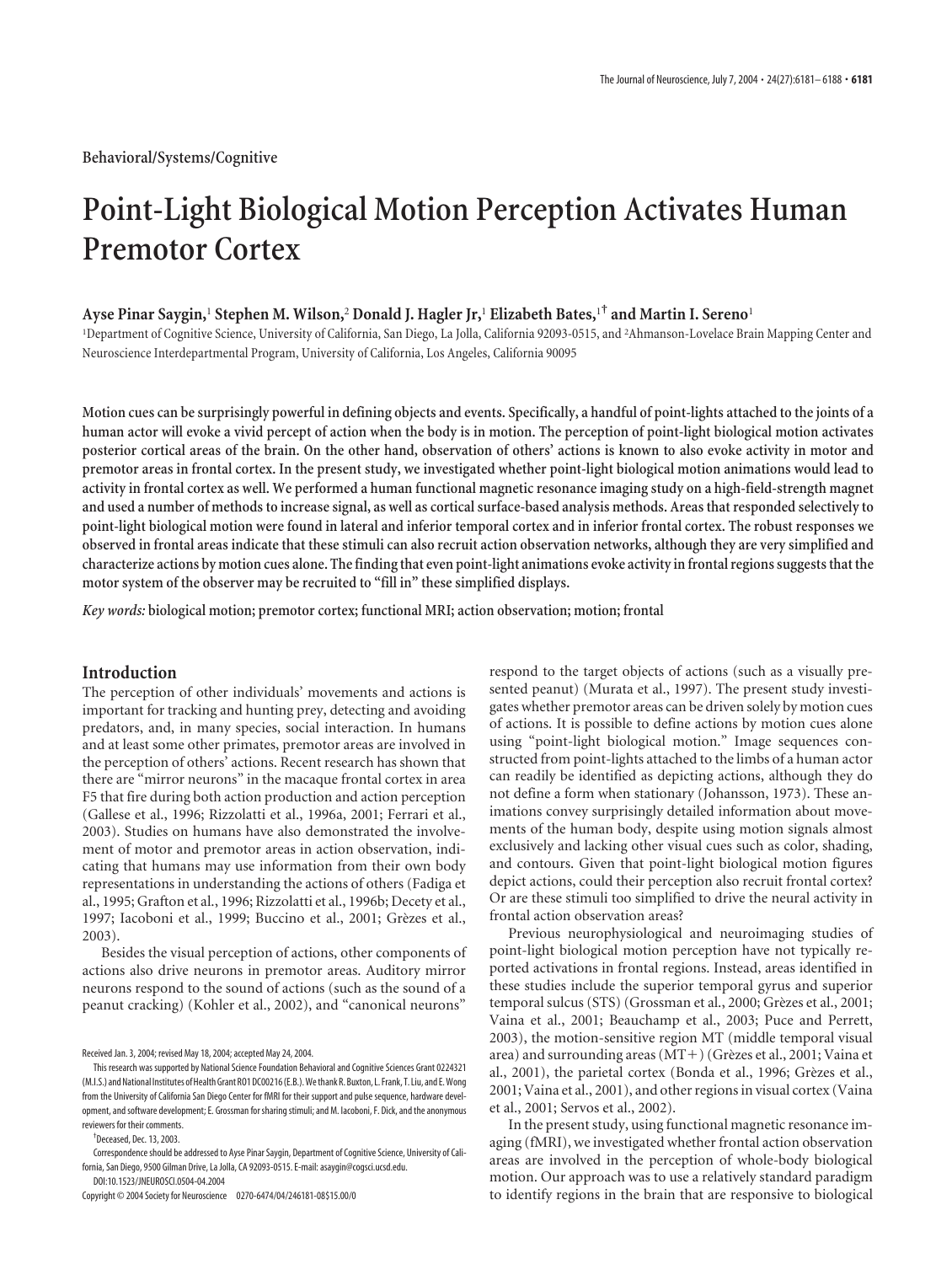

**Figure 1.** Example frames for the three stimulus conditions. Three (of 20) frames are shown from one animation each for biological motion (*a*), scrambled biological motion (*b*), and static point-lights (*c*) (baseline) conditions in the experiment. The biological motion animation in this example depicts frames from an actor throwing an object (e.g., a ball). The static point-lights condition does not have any motion, and hence all frames are the same. In *d*, an example screenshot from the actual experiment (biological motion condition) is shown. All six copies of the figure executed the same motion.

motion. However, we used a combination of methods in our experimental design, fMRI acquisition, image processing, and data analysis to maximize signal in frontal cortex.

### **Materials and Methods**

*Participants.* Twelve participants with no known visual or neurological abnormalities (seven females, aged 22–34) participated in this study. Eleven participants were unaware of the main hypothesis of the study, and one participant was an author. Subjects gave informed consent, according to procedures approved by the Institutional Review Board of the University of California.

*Experimental design and procedure.* Participants were scanned as they viewed point-light biological motion animations, scrambled versions of the same animations, and stationary point-light figures. Scrambled animations, which contain the same local motion cues but not the form defined by biological motion, have been used as control stimuli in some previous studies of biological motion processing (Grossman et al., 2000; Servos et al., 2002). Because scrambled animations do not constitute actions, we would predict that an area that responds to the action information would respond significantly more to biological motion compared with the scrambled motion. We used a stationary point-light baseline condition so that activity during biological and scrambled motion could both be measured.

A blocked design was chosen to maximize statistical detection power (Liu et al., 2001), in which the blocks consisted of biological motion, scrambled biological motion, and baseline (stationary point-light images). Figure 1 depicts several individual frames from each of these kinds of stimuli. During the scan, the three block types were presented in pseudo-randomized order and lasted 24 sec each. There were three runs, with 21 blocks in each run.

Point-light biological motion sequences were a subset of those used by Ahlstrom et al. (1997) and were created by videotaping an actor performing various activities and then encoding the joint positions in the digitized videos. Ten point-light actions were used in the present study, depicting walking, walking up stairs, jogging, jumping jacks, throwing, underarm throwing, skipping, stepping up, a high kick into the air, and a lower kick. Six identical point-light figures were displayed at all times to maximize coverage of the visual field. The total area covered by the stimuli was  $\sim$ 16–18° of visual angle in diameter (Fig. 1*d*). The animations were presented at 20 frames/sec. Each animation was presented for 1 sec, with a delay of 250 msec between animations and an extra 250 msec interval between blocks. The joints of each point-light actor were represented by 12 small dots, each subtending  $\sim$  17 arcmin of visual angle against a uniform dark background. For all point-light animations, the visual spatial locations stimulated were maintained approximately the same. To achieve

this, for the biological motion animations, when the action depicted motion that would normally result in the figure moving in space (e.g., walking), the point-light figure was adjusted such that the figure did not leave the region in which the animations were presented (e.g., the figure walked in place, as if on a treadmill). There was a small, dark red cross hair at the center of the visual field to help subjects maintain central fixation and to minimize eye movements.

Scrambled animations were created by randomizing the starting positions of the point-lights while keeping the trajectories intact, except that each point-light could be randomly rotated in 90° increments and/or mirror inverted. The rotation and mirror inversion of dots during scrambling additionally disrupts local form information that may remain after spatial scrambling. The starting positions were chosen randomly within a region such that the total area encompassed by the figure was similar to that of the real figures. Ten scrambled animations and 10 static frames were used.

The experiment was programmed and run using Matlab (MathWorks, Natick, MA) and the Psychophysics Toolbox (Brainard, 1997; Pelli, 1997). Stimuli were projected onto a screen that was suspended above the subject's torso, using an XGA video projector through a custom lens (Buhl Optical, Rochester, NY), and were viewed through a mirror that was placed inside the head coil. We used an adjustable bite bar to minimize head movements during the scan.

To control for differences in attention across conditions as much as possible, subjects were asked to perform a simple task of judging whether the color of the point-lights in each trial were green or not; the task was the same regardless of stimulus type. Responses were collected with a Lumitouch button box (Photon Control, Burnaby, Canada).

Pilot data were acquired from individual subjects using alternate tasks or with no task before the present design was finalized; activation patterns observed in these pilot scans resembled those found in the results of the analyses reported here (see below). However, during passive observation scans, pilot subjects often reported feeling inattentive, so we used the color-monitoring task to keep subjects alert. The point-lights were presented only in white, green, or yellow, and the task was "green or not." The green and yellow colors were similar enough that sustained attention was required to avoid false alarms. This task was chosen because performance does not depend on the form of different visual stimuli, so the subject's attention is focused on a feature of the stimulus (color) that can be varied in the same manner across the three conditions (biological, scrambled, and static). Finally, the task does not vary in difficulty across the different types of stimuli (confirmed in behavioral data, with accuracy in the task as follows: biological motion, 98.2%; scrambled motion, 98.4%; static point-lights, 97.8%) ( $p > 0.05$  for all comparisons).

Many visual fMRI studies use one-back working memory tasks to engage subjects' attention, which means that subjects monitor for repetitions of the visual stimuli as they are presented (Kanwisher et al., 1997). However, our pilot investigations and post-study subject interviews revealed that this task may not be ideal here because the difficulty of the working memory task varies by condition. To measure this more precisely, we asked 12 subjects to perform a one-back working memory task with our three stimulus types outside the scanner. The results confirmed that indeed the one-back task varies in difficulty for these stimuli. Accuracy was found to vary significantly by condition as follows: biological motion, 91.9%; scrambled motion, 87.0%; and static point lights, 96.1% ( $p < 0.05$  for all comparisons). Compared with biological motion, the task is harder with scrambled motion as a result of the unfamiliarity of the stimuli and easier with static point-lights because the final and initial frames of successive matching stimuli are identical. Because working memory tasks often activate frontal areas (Smith and Jonides, 1999), such variation in task difficulty across conditions would complicate the interpretation of activity in frontal action observation areas.

*Image acquisition.* Scanning was performed on a 4 tesla Varian (Palo Alto, CA) scanner, equipped with a TEM (transverse electromagnetic resonator) transmit/receive head coil (Nova Medical, Wakefield, MA), at the University of California San Diego Center for fMRI (La Jolla, CA). We acquired three runs of functional data (509 sec each) using a wholehead echo-planar imaging (EPI) sequence [repetition time (TR), 2400 msec; echo time (TE), 26.3 msec; flip angle, 90°; 32 axial slices with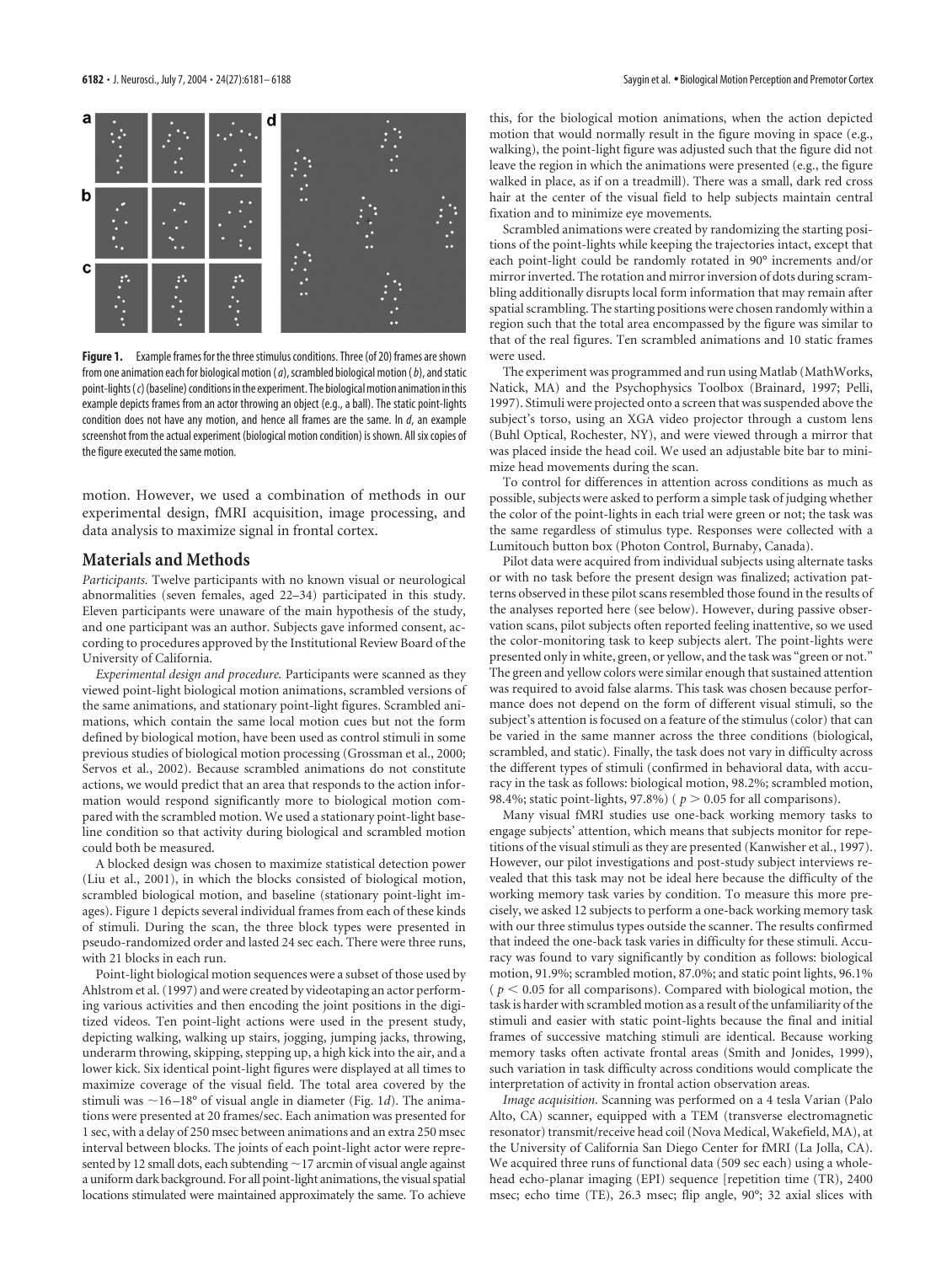interleaved acquisition; in-plane resolution of 3.75  $\times$  3.75 mm; and through-plane resolution of 3.8 mm with 0 mm gap]. Experimental stimuli began after three TRs to allow the magnetization to reach steady state.

Given that this study was performed on a high-field-strength magnet, magnetic susceptibility-induced artifacts were a significant concern. To help minimize these, we used a careful manual shimming routine and adjusted both linear ( $n = 3$ ) and higher-order ( $n = 5$ ) shims. In addition, a per-voxel equilibrium longitudinal magnetization (B0) field map (estimated from a set of multiecho EPI images) was at the beginning of each scan session, after shimming, and was used to estimate the residual nonflatness of the B0 field. These data were then used to correct for magnetic field inhomogeneities, which cause displacements in the phase-encode direction (Reber et al., 1998).

After functional scanning, a single structural volume for each subject was acquired using a T1-weighted magnetization-prepared rapid gradient echo (MPRAGE) sequence (TR, 10.5 msec; TE, 4.8 msec; flip angle,  $11^\circ$ ;  $1 \times 1 \times 1.5$  mm voxels). This structural scan was used as an intermediate step in spatially aligning the functional images to highresolution (1  $\times$  1  $\times$  1 mm) T1-weighted MPRAGE scans previously obtained on a 3 tesla Varian scanner or a 1.5 tesla Siemens Vision (Erlangen, Germany) clinical scanner. These previously obtained highresolution scans were used to reconstruct the cortical surface of each subject, as described previously (Dale et al., 1999; Fischl et al., 1999a).

*Image processing and analysis.*Image preprocessing and statistical analysis were performed using Analysis of Functional Neuroimages (AFNI) (Cox, 1996), FreeSurfer (Dale et al., 1999; Fischl et al., 1999a), and Matlab (MathWorks, Natick, MA) software packages.

For each individual subject, the B0 field maps were used to correct for distortions in the phase-encode direction using in-house software developed at the University of California San Diego fMRI center by L. Frank. The three runs were concatenated (yielding 630 volumes) and spatially registered in three-dimensional space for motion correction using AFNI programs. Estimates of the three translation and three rotation parameters were computed during this registration and saved. The AFNI program 3dDeconvolve was used to fit a general linear model at each voxel. The model contained four parameters for each of the two nonbaseline conditions, modeling hemodynamic responses at different lag times (0–3 TRs), three parameters for each run to account for slow drifts, and the six motion vectors as determined during motion correction. For individual subject analyses, the contrast between the two conditions (biological vs scrambled motion) was performed by using *F* tests to compare the sums of the four parameters (i.e., the areas under the fitted hemodynamic response functions).

The group data were analyzed using cortical surface-based methods (Dale et al., 1999; Fischl et al., 1999a,b). Each subject's cortical surface was reconstructed and was then morphed to an average spherical representation of the cerebral hemispheres that optimally aligns the sulcal and gyral features across subjects, through a procedure that aims to match these features across subjects while minimizing metric distortion (Fischl et al., 1999b). To perform functional analysis on the sphere, each subject's volume-based individual statistical maps of coefficients were first interpolated onto the spherical representation of their hemispheres using FreeSurfer. Then these maps were morphed and resampled into the common spherical space. At this stage, 50 steps of spatial smoothing on the spherical surface were applied. We performed simulations with a set of surfaces and a set of points on the cortex and found this to correspond approximately to a Gaussian filter with a full-width at half-maximum of 7 mm, along the cortical surface (A. P. Saygin and D. J. Hagler, unpublished simulations). A two-factor ANOVA was performed on the spherical surface using a mixed-effects model, with condition as the fixed effect and subjects as the random effect. The resulting statistics were then transferred onto the inflated cortical surface of a single subject for display.

To examine responses to biological motion and scrambled biological motion more closely, we also defined regions of interest (ROIs) and examined the responses in these areas. We selected inferior frontal (IF) and premotor (Prem) cortical regions as our main regions of interest on the basis of previously known involvement of these areas in action observation. We also studied the posterior superior temporal sulcal (pSTS) region because it is an area known to respond to point-light biological

motion. These ROIs were drawn on the cortical surface of each hemisphere of each individual subject using FreeSurfer and saved as surface patches. Anatomical criteria were as follows. The IF ROI contained the inferior frontal gyrus (IFG) and the inferior frontal sulcus (IFS) and was bounded by (but did not contain any cortex from) the middle frontal gyrus, precentral sulcus, lateral orbital sulcus, and the Sylvian fissure. The Prem ROI was drawn on the lateral cortical surface and consisted of the precentral gyrus and the posterior bank of the precentral sulcus but did not extend into the middle and superior frontal gyri or the central or inferior frontal sulci. Although most action observation studies have observed responses in ventral portions of premotor cortex, it is also known that responses in premotor cortex during observation of body actions may be somatotopically specific (Buccino et al., 2001). Because our stimuli contain actions of the whole body, we found it appropriate to include the whole lateral extent of the precentral region to cover a large extent of human premotor cortex rather than only the more ventral portions that correspond mostly to the arm and hand representations. This ROI did not extend into the medial surface of the precentral gyrus. Finally, the pSTS ROI was drawn to include the posterior half of the superior temporal sulcal cortex.

For these three anatomical ROIs, time courses were extracted based on voxels that were responsive to motion, either biological or scrambled, at  $p < 10^{-3}$ . Because the design of the experiment was a mixed-block design (to maximize signal), biological motion and scrambled motion blocks could follow each other, and thus the hemodynamic responses to each kind of stimulus could overlap. Thus, to extract the blood oxygen level-dependent (BOLD) responses corresponding to each condition in our experiment, we used the AFNI program 3dDeconvolve. The mean time course from each ROI of each hemisphere was averaged and deconvolved with a model containing 16 parameters each for the biological motion and the scrambled motion conditions, corresponding to stimulus time points throughout the experiment (10 stimulus TRs per block, the two TRs preceding each block and the four TRs after each block). The extracted BOLD responses for biological motion and scrambled biological motion across the 16 time points were then averaged across subjects for each ROI and hemisphere, resulting in average estimated BOLD responses for biological motion and scrambled biological motion blocks.

### **Results**

The group results for the 12 subjects are depicted in Figure 2. We first discuss responses to biological motion and scrambled biological motion compared with the static baseline (Fig. 2*a*,*b*) before moving to the main comparison of interest, which is the contrast between biological motion and scrambled motion (Fig. 2*c*). The activations against baseline are important because they illustrate the areas that respond to both biological and scrambled motion, which cannot be inferred from a difference image.

When biological motion observation was compared with the static point-light observation baseline (Fig. 2*a*), we found a robustly responsive region along the inferior frontal and precentral sulci bilaterally, indicating that point-light animations indeed recruit frontal areas known to be involved in action observation. This activation followed inferior frontal and precentral sulci in a fairly continuous manner, but Talairach coordinates of the most significantly responsive points in the inferior frontal, inferior precentral, and superior precentral sulci are reported online in supplemental Table 1 (available at www.jneurosci.org).

In posterior brain regions, compared with the static baseline condition, biological motion led to extensive activation in occipital, temporal, and parietal cortex, extending along both the ventral and dorsal visual streams. Because many of these regions were also responsive to scrambled motion (see below), motion processing may account for much of this activity. The peak of this continuous response was in the lateral temporal cortex, inferior to the STS, near anatomical areas that are known to respond strongly to motion stimuli (human MT, medial superior tempo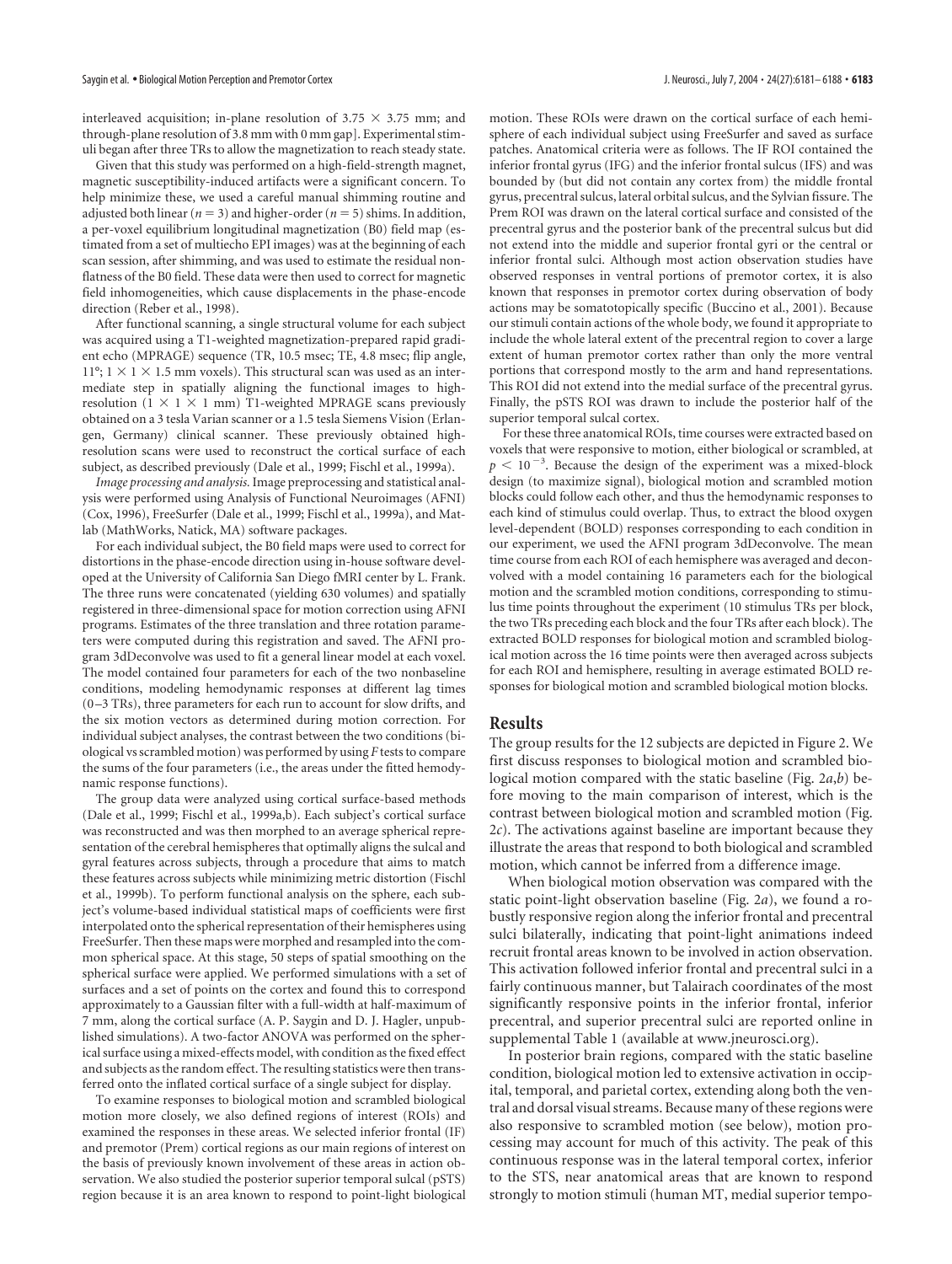ral area MST, and surrounding regions; henceforth MT+). Peak coordinates here and in the pSTS, intraparietal sulcus, inferotemporal cortex, and the posterior insular cortex (which has been considered the putative human analog of the monkey parietoinsular vestibular cortex, or PIVC) (for review, see Güldin and Grusser, 1998) are reported in supplemental Table 1 (available at www.jneurosci.org).

Scrambled biological motion, relative to the static point-light baseline, activated many of the same regions as biological motion in occipital, temporal, parietal, and posterior insular cortex, although the activation was noticeably less extensive (Fig. 2*b*) (for coordinates of activation peaks, see supplemental Table 1, available at www.jneurosci.org). The most significant responses were once again in posterior lateral temporal cortex around MT+, reflecting motion processing. On the other hand, scrambled biological motion did not evoke much activation in frontal cortex, even when compared with baseline and even at low thresholds. Indeed, no difference was visible between scrambled motion and the static baseline in the left hemisphere (LH). In the right hemisphere (RH), a small area of activation in the precentral sulcus associated with scrambled motion against baseline was found, but this was weaker and less extensive than the activation seen for biological motion.

When biological motion and scrambled biological motion responses were compared directly, we found that a region in the left IFS, at its junction with and par-

tially extending into the precentral sulcus, responded significantly more to biological motion (Fig. 3*c*). In fact, this was the most significantly responsive area for this contrast in the whole brain [peak Talairach coordinates  $(-41, 14, 18)$  with  $t = 9.8$ ]. There were less significant peaks in the inferior precentral sulci bilaterally [left hemisphere peak at  $(-37, 5, 25)$  with  $t = 5.5$  and right hemisphere peak at  $(34, 7, 27)$  with  $t = 5.2$ ]. Thus, we found support for the hypothesis that motion information in body actions can drive neural activity in frontal cortical regions.

In line with previous work, we also found lateral temporal regions that responded more strongly to biological motion than to scrambled motion. Although the peak voxels were in rather similar locations in the two hemispheres (see supplemental Table 1, available at www.jneurosci.org), the region that was significantly responsive to the contrast extended more anteriorly and superiorly toward the STS in the left hemisphere, and, although these areas were responsive in the right hemisphere as well, the strongest responses lay more posteriorly in this hemisphere. Finally, a region in left ventrolateral inferotemporal cortex (most anterior activation in temporal cortex seen in Fig. 2*c*) also showed significant responses to biological motion compared with scrambled biological motion. We did not find brain areas that preferred scrambled motion over biological motion.

Note that the large activated regions in temporal cortex likely



**Figure 2.** Results of group analyses. Surface-averaged group ANOVA results are displayed on the lateral views of the inflated cortical hemispheres of a single subject for biological motion (*a*) (vs baseline), scrambled biological motion (*b*) (vs baseline), and biological motion versus scrambled biological motion contrast (*c*). The color bar displays the colors in the images, and the discrete swatches mark colors that correspond to  $p$  values smaller than 10  $^{-3}$  , 5  $\times$  10  $^{-4}$  , 10  $^{-4}$  , and 10  $^{-5}$  , or  $\,t>$  4.4,  $\,t>$  4.8,  $\,t>$ 5.9, and *t* 7.6, respectively. Note that the same color scale is used to depict the results for the activations against baseline (*a*, *b*) and the activation differences between the two motion stimuli (*c*). For coordinates of peak activations, see supplemental Table 1 (available at www.jneurosci.org).

contain multiple functional visual areas because they are very close to or partially overlapping with areas that have been reported in previous studies to be responsive to simple motion (Tootell et al., 1995), visual form of objects (Grill-Spector et al., 1999), human bodies (Downing et al., 2001), and shape-frommotion (Murray et al., 2003). In fact, we verified this by examination of several individual subjects' biological motionresponsive regions identified in this study in relation to results from localizer scans performed in our laboratory and found that, at the individual subject level, brain areas that have a preference for biological motion have considerable overlap with areas that respond to simple motion, object form, human faces, and, especially, human body form (data not shown). Additionally, although a large area in lateral temporal is cortex responsive to biological motion, it has also been observed that different portions of human temporal cortex have relative preferences for different kinds of motion stimuli, such as biological versus artifact motions (Beauchamp et al., 2003; Pelphrey et al., 2003).

We next examined the average hemodynamic responses to the biological motion and scrambled biological motion blocks across the 12 subjects for two anatomical regions in frontal cortex that are known to respond during action observation: IF and Prem cortex. We also studied the pSTS because it is known to respond more to biological motion than to scrambled biological motion (for anatomical boundaries of these ROIs, see Materials and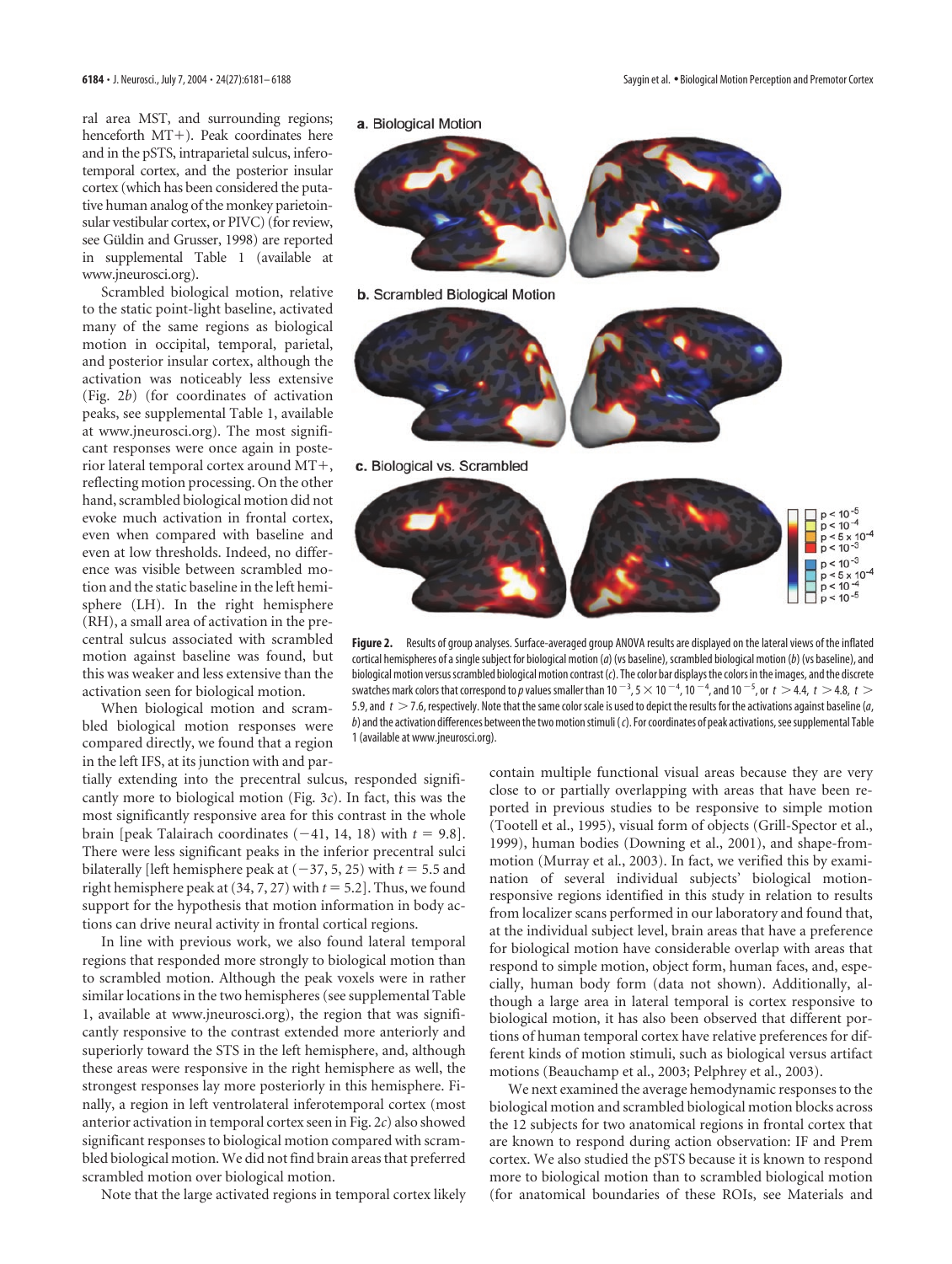



**Figure 3.** Percent MR signal change across time for the biological motion and scrambled biological motion blocks in the IF, Prem, and pSTS regions of interest. The filled squares depict the signal for biological motion, and the open circles depict the signal for scrambled motion. The error bars show SE across the 12 subjects. In IF, the mean number of voxels included in the ROI analyses across the 12 subjects was 53 in LH, 58 in RH; in Prem, the mean number was 64 in LH, 80 in RH; and in pSTS, the mean number was 108 in LH, 98 in RH. The horizontal gray line marks the actual duration of stimuli (10 TRs or 24 sec).

Methods). Figure 3 depicts the percent signal change for each of these ROIs in each of the two hemispheres.

In contrast to most previous studies, the addition of a baseline condition in our experiment (stationary point-light observation while executing the color-monitoring task) allowed us to examine responses to both biological and scrambled motion. In all ROIs in both hemispheres, responses to biological motion were much larger than the responses to scrambled motion, although scrambled motion can also be seen to give rise to responses significantly above baseline in all regions. The amplitude of the signal change in pSTS was greatest, which is not unexpected because this is a posterior brain area known to be involved in the visual perception of biological motion. Signal change in pSTS for scrambled motion was also quite high, but the area showed a stronger response to the biological motion stimuli, as has been previously observed (Grossman et al., 2000). Responses in frontal cortex were also strong. We found very similar response patterns to those in pSTS in both the IF and the Prem ROIs; the percent signal change in these regions for biological motion was much

greater than that for scrambled biological motion. Moreover, the difference in the responses to the two stimulus types in frontal cortex was similar in magnitude to the difference observed in the pSTS. To quantify this, we calculated the area under the estimated hemodynamic response curves for the biological and scrambled motion conditions, and we found that the size of the response in the scrambled motion condition as a fraction of the response in the biological motion condition was very similar across ROIs: IF, 56.3%; Prem, 55.7%; and pSTS, 58.6%. This suggests that the frontal regions are just as selective for biological motion as the pSTS.

As with most fMRI studies, group analyses show the strongest and most reliable responses to biological motion across a group of subjects, whereas for individual subjects there is some variability in the activation patterns obtained. In Figure 4, we show biological versus scrambled motion contrasts for three individual subjects. There were some subjects who showed significant responses to biological motion compared with scrambled biological motion in parietal cortex (e.g., subjects 2 and 3), consistent with some previous results [Bonda et al., 1996 (only for hand actions); Grèzes et al., 2001; Vaina et al., 2001]. In some individual subjects, the response extended ventrally toward inferotemporal cortex (e.g., subject 3 and in the left hemisphere of subject 2; the extension is partially visible in the lateral view; ventral view not shown), which has also been reported in some previous studies (Vaina et al., 2001; Grossman and Blake, 2002). The frontal response, which is the focus of this study, also showed some variability. Most notably, several subjects' frontal activation extended dorsally along the precentral sulcus, beyond the IFS focus, which emerged from the group average as the most responsive region to biological motion (subjects 1, 2, and 3). Other subjects had activation in slightly more anterior or inferior regions of the IFS (subject 2 and a smaller focus seen in the left hemisphere of subject 1). For some subjects, the response in the posterior insula (or human PIVC) showed a significant difference between biological and scrambled motion (e.g., seen bilaterally in subjects 2 and 3).

Finally, overlaid on the activation maps for subject 3 are the areas activated in a separate scanning session for biological versus scrambled motion, in which this subject performed a one-back working memory task instead of the color-monitoring task. As noted above, behavioral data indicate that the one-back task is more difficult for scrambled motion, presumably because the items to be compared are unfamiliar. However, the areas activated were very similar across the two tasks; in particular, the IFS and premotor cortex responded significantly more strongly to biological motion during the one-back task. Also shown is average percent signal change in each of the three ROIs (IF, Prem, and pSTS, right and left hemispheres averaged) for each task. In each ROI, the response pattern (biological motion  $>$  scrambled motion) was the same regardless of the task. These results suggest that the activated frontal areas are unlikely to reflect general attentional differences between the conditions because the oneback task is more challenging for the scrambled condition and hence presumably places greater demands on working memory, executive systems, and attentional systems, yet even in this case the IFS and premotor regions respond more strongly to biological motion.

### **Discussion**

This study aimed to investigate whether frontal areas known to be activated by action observation would also respond to actions characterized solely by motion cues. We used point-light biolog-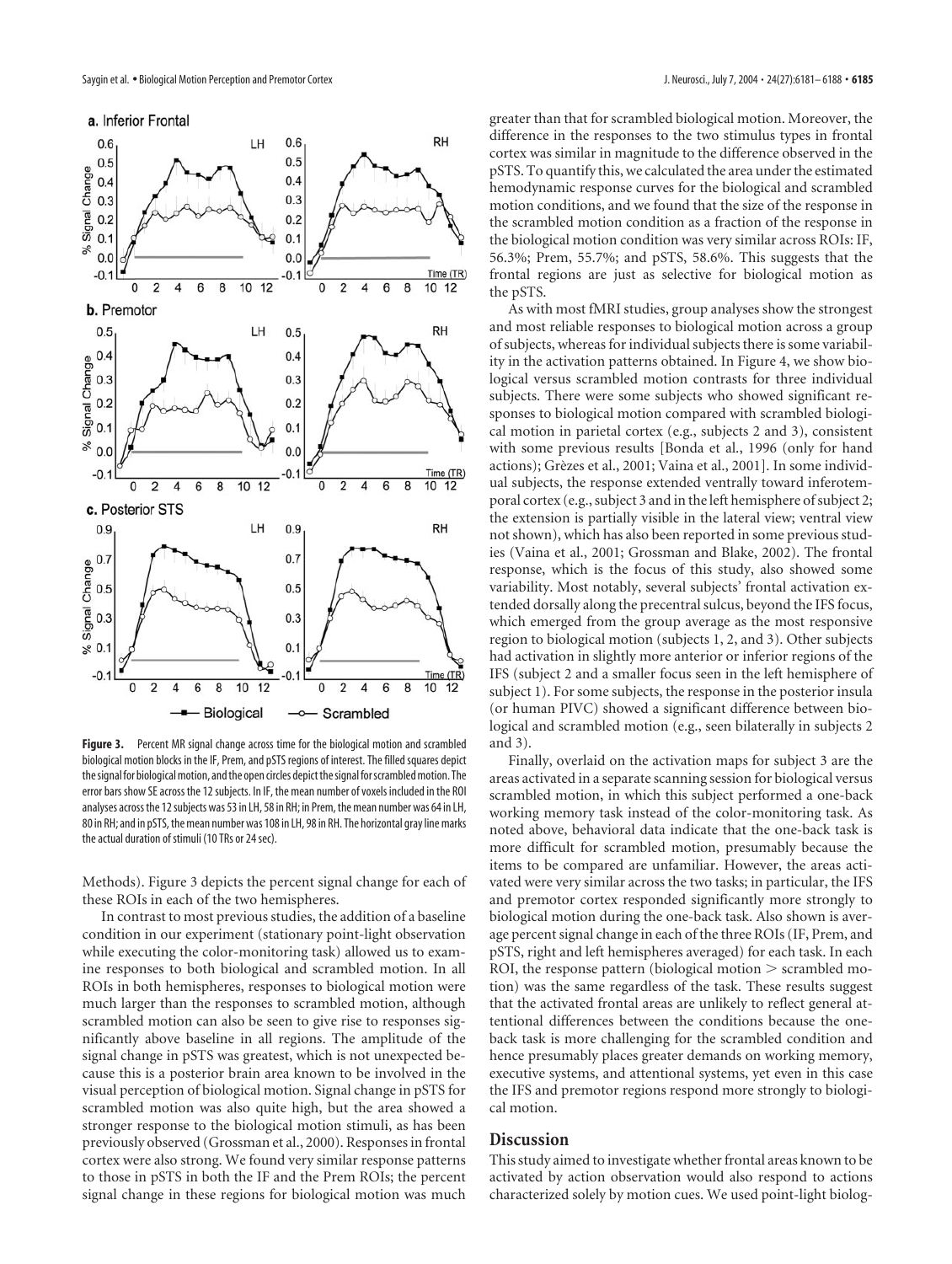

Figure 4. Example individual subject results. Results for the biological motion versus scrambled biological motion contrast is shown on inflated lateral views of three subjects' hemispheres. The color bar shows the colors in the images, and the discrete swatches mark colors that correspond to  $p$  values smaller than 10  $^{-3}$ ,  $5 \times 10^{-4}$ , 10  $^{-4}$ , and 10  $^{-5}$ , or  $t >$  3.3,  $t >$  3.5,  $t >$  3.9, and  $t > 4.5$ , respectively. In *a*, subject 1 can be seen to show a pattern similar to the frontal and temporal response pattern found in the group study, with more extension into precentral sulcus. In *b* and c, subject 2 and subject 3 are depicted showing strong activity in inferior frontal and premotor areas in frontal cortex, in addition to superior temporal, parietal, posterior insular, and inferotemporal cortex (left-lateralized for subject 2; bilateral for subject 3 with extension into ventral cortex, which is not visible). In *c*, additional data for subject 3 is shown from a separate scan in which the same stimuli were presented in a one-back working-memory task with different attentional requirements. To show precise alignment of activated regions in the two different tasks, regions responsive to the biological motion versus scrambled biological motion contrast during the one-back task at  $p < 10^{-3}$  are outlined in green and superimposed onto the surface on which the data from the main experiment (color-monitoring task) was rendered. Also shown in *c*is a graph of the average percent signal change in our three ROIs (IF, Prem, pSTS; data from left and right hemispheres combined) for these two scanning conditions, which revealed that all of these areas were more responsive to biological motion than scrambled motion under both task conditions.

ical motion animations of whole-body actions that have consistently activated superior temporal cortical areas in most previous human neuroimaging studies (Bonda et al., 1996; Grossman et al., 2000; Grèzes et al., 2001; Vaina et al., 2001; Beauchamp et al., 2003) (but see Servos et al., 2002). Our approach was to keep the experimental design straightforward (block design with two motion conditions and one static baseline, using a simple task) but to use a combination of methods to increase the signal from frontal cortex.

We found that frontal cortex showed a robust response to point-light biological motion. Compared with static point-lights, there was activation that followed the precentral and inferior frontal sulci bilaterally. Frontal areas also showed selective responsivity to biological motion compared with scrambled biological motion. These results support the view that perception of the motion information in body actions can drive inferior frontal and premotor areas involved in action perception.

When we investigated the MR signal in IF, Prem, and pSTS ROIs, we saw that the BOLD response in frontal areas showed a very similar pattern to that in pSTS, an area whose importance in biological motion processing is already established. More precisely, IF and Prem were as selective as pSTS to the contrast between biological and scrambled motion, as revealed by both the surface-based group analysis and the ROI analyses.

Frontal cortical areas (as well as sensory areas in other parts of the brain) are known to be modulated by attention (for review, see Pessoa et al., 2003). However, the frontal areas observed in our study are unlikely to primarily reflect differences in attention across the conditions. A one-back working-memory task, which is more attentionally demanding for the scrambled condition, revealed the same pattern of responses (biological  $>$  scrambled) in the inferior frontal and precentral areas activated with the "neutral" color-monitoring task. Another consideration is that the areas activated in this study overlap only partially with areas thought to be important for attentional control. The very dorsal

extent of the premotor activity we observed likely overlaps with the location of the frontal eye fields near the junction of the superior frontal sulcus and superior precentral sulcus (Paus, 1996), and attention shifts have also been reported to activate an area in the inferior precentral sulcus (Beauchamp et al., 2001). However, the IFS, in which we saw the largest differences between biological and scrambled motion in the surface-based group analysis, is not thought to be involved in these spatial attentional processes.

The present study is the first study that shows a clear response to point-light biological motion animations in frontal areas known to be involved in action observation. There are a few related results from previous studies. First, we found inferior frontal lesion sites (as well as superior temporal and parietal sites) to be implicated in biological motion perception deficits in a group of unilateral stroke patients (A. P. Saygin and S. M. Wilson, unpublished observations). Second, right lateralized frontal activation in Brodmann area (BA) 47 and extending into BA 45 was found in a previous fMRI study of biological motion processing (Vaina et al., 2001). However, in that study, subjects were viewing both biological and scrambled biological motion stimuli within a single condition and performing a discrimination task between the two kinds of motion, which makes the interpretation of this activation difficult. Santi et al. (2003) also reported activation in BA 47 in the right hemisphere during biological motion perception. Note that BA 47 is inferior and anterior to regions typically active during action observation. In the same study, a large region of frontal activation, overlapping with known action observation networks in the left hemisphere, was found to be responsive to point-light biological motion. However, this area was responsive only to visible speech biological motion as subjects were trying to lip-read and did not respond during observation of whole-body biological motion actions. On the basis of these results, the authors suggested that the activation in these premotor and motor regions was linguistically specific. The present study, however,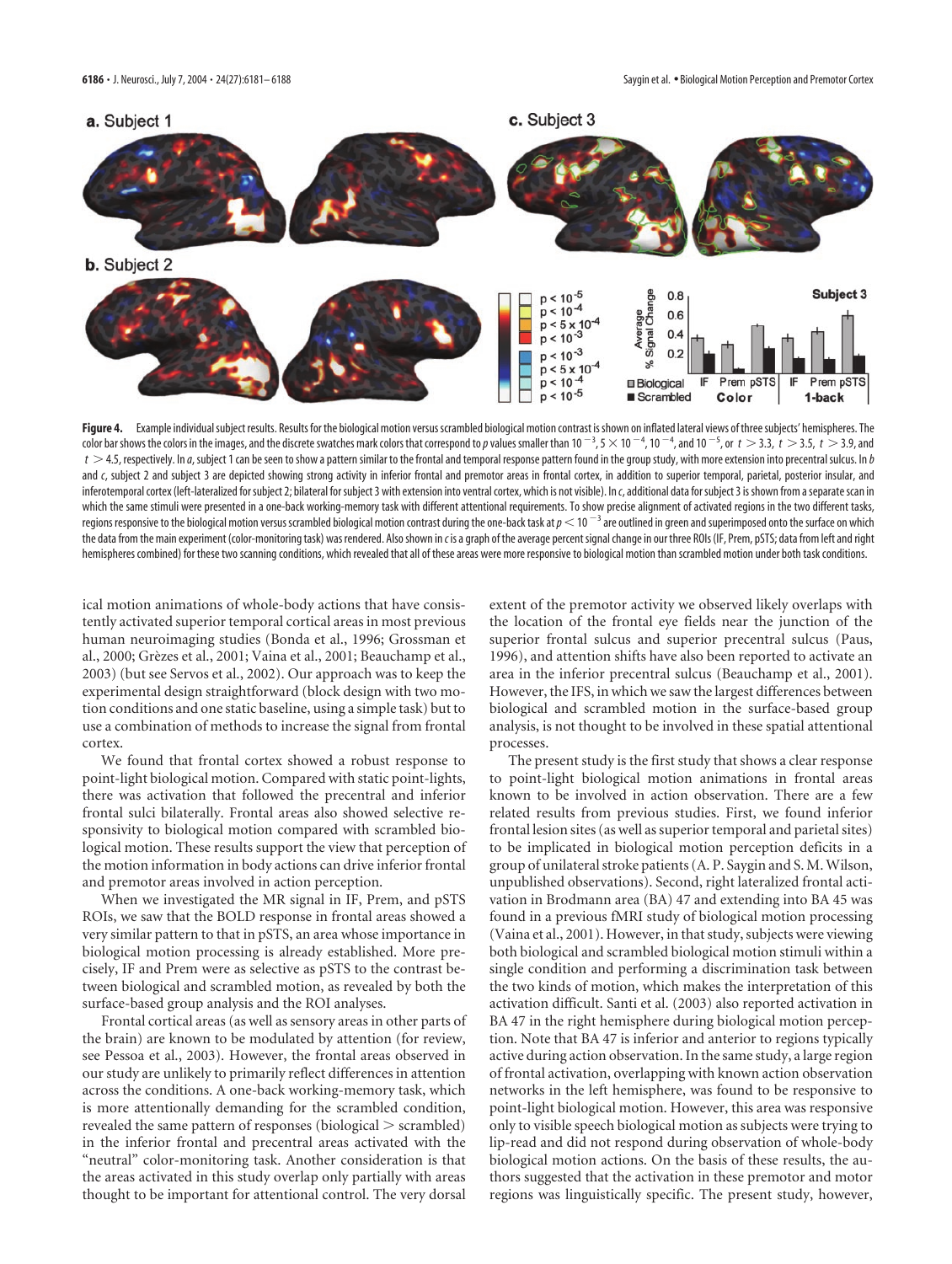shows that body actions also evoke activity in these frontal regions. Perhaps the linguistic task they used (lip-reading) may have led to the relative differences they observed between speech and nonspeech biological motion observation.

In summary, although frontal cortical involvement has sometimes been observed in previous studies involving biological motion, no previous imaging study has shown responses specific to point-light biological motion actions in frontal areas known to be involved in action observation. Methodological differences between previous neuroimaging studies that examined biological motion perception and our experiment may account for the different results we obtained. First, we used a color-detection task as opposed to passive viewing or a working-memory task. Second, we presented multiple point-light animations at any given time. Finally, and probably most importantly, we took additional steps to maximize signal in our fMRI design, acquisition, and analysis methods (e.g., used a 4 tesla scanner, B0 field map correction, linear and higher-order shimming, and surface-based intersubject averaging methods).

Where do the frontal regions activated in our study lie in relation to areas identified in previous studies of action observation? Many action observation and imitation studies have pointed to the posterior IFG as being a particularly important area and a possible homolog for macaque area F5, which contains mirror neurons (Rizzolatti et al., 2001). Several action observation and imagery studies have found responses in premotor areas, as well (for review, see Jeannerod, 2001). We plotted on the cortical surface several reported peak activation coordinates from previously published studies that had action observation conditions and that found responses in inferior frontal cortex (Grafton et al., 1996; Rizzolatti et al., 1996b; Decety et al., 1997; Iacoboni et al., 1999; Grèzes et al., 2003). Several of these foci fell on the IFG, a few millimeters to a centimeter inferior to our activation (Grafton et al., 1996; Rizzolatti et al., 1996b; Iacoboni et al., 1999); one was a few millimeters anterior to our focus, again on the IFG (Decety et al., 1997); and one study reported a focus that is overlapping with our biological motion responses (Grèzes et al., 2003). However, because the reported peaks are points in the center of an activated region, they may still overlap with our responses.

Does this localization in the present study to the IFS rather than to the IFG have any significance? We suggest three possible reasons for the differences in precise localization. First, there are methodological differences between studies. The present study used surface-based group registration, which aims to optimally align particular sulci and gyri. The localization to the sulcus in the group results follows from the fact that the activation was generally localized to the sulcus for each individual subject. Second, the difference might depend on the fact that the actions in the present study were defined by motion alone, whereas previous action observation studies have used videotaped actions that contain many other visual cues such as form, contour, and color. It may be that slightly different frontal areas are engaged by different aspects of action perception. Third, and perhaps most likely, most previous studies have used hand-action stimuli (e.g., grasping), whereas in the present study whole-body actions were used to maintain contiguity with the previous literature on point-light biological motion processing. It has been shown that action observation activates premotor areas in a somatotopic manner (Buccino et al., 2001); therefore, it may be expected that actions involving different body parts would activate different regions. Because hand motor representations are ventral to representations for many body parts, such as the arms, shoulders, trunk, and

legs (Preuss et al., 1996), the more superior focus that we observed could be attributable to the fact that our stimuli contained whole-body movements.

Finally, it is noteworthy that, in the macaque, mirror neurons in premotor cortex respond only to real actions performed in front of the monkey and not even to videotaped actions (Ferrari et al., 2003), whereas human premotor cortex responds even to point-light biological motion representing actions. This contrast between humans and macaques suggests that the human mirror neuron system may be more capable of processing abstract visual representations of actions.

Whereas others' actions are most often experienced through the visual system, an organism's own experience of performing the same action will involve motor, sensory, and proprioceptive representations (Barresi and Moore, 1996). A unified representation of action requires that perceived actions and performed actions be related to each other in the brain, although they are often experienced through different sensory modalities. In this context, the discovery that perception of actions can engage neural systems involved in production of actions has been an exciting development. The present study showed that human premotor cortex responds during the perception of actions defined by motion cues alone. Our findings suggest that we may be filling in these simplified animations using information from our own motor system, lending support to an analysis-by-synthesis view of action perception.

#### **References**

- Ahlstrom V, Blake R, Ahlstrom U (1997) Perception of biological motion. Perception 26:1539–1548.
- Barresi J, Moore C (1996) Intentional relations and social understanding. Behav Brain Sci 19:107–122.
- Beauchamp MS, Petit L, Ellmore TM, Ingeholm J, Haxby JV (2001) A parametric fMRI study of overt and covert shifts of visuospatial attention. NeuroImage 14:310–321.
- Beauchamp MS, Lee KE, Haxby JV, Martin A (2003) FMRI responses to video and point-light displays of moving humans and manipulable objects. J Cognit Neurosci 15:991–1001.
- Bonda E, Petrides M, Ostry D, Evans A (1996) Specific involvement of human parietal systems and the amygdala in the perception of biological motion. J Neurosci 16:3737–3744.
- Brainard DH (1997) The psychophysics toolbox. Spat Vis 10:433–436.
- Buccino G, Binkofski F, Fink GR, Fadiga L, Fogassi L, Gallese V, Seitz RJ, Zilles K, Rizzolatti G, Freund HJ (2001) Action observation activates premotor and parietal areas in a somatotopic manner: an fMRI study. Eur J Neurosci 13:400–404.
- Cox RW (1996) AFNI: software for analysis and visualization of functional magnetic resonance neuroimages. Comput Biomed Res 29:162–173.
- Dale AM, Fischl B, Sereno MI (1999) Cortical surface-based analysis. I. Segmentation and surface reconstruction. NeuroImage 9:179–194.
- Decety J, Grèzes J, Costes N, Perani D, Jeannerod M, Procyk E, Grassi F, Fazio F (1997) Brain activity during observation of actions: influence of action content and subject's strategy. Brain 120:1763–1777.
- Downing PE, Jiang Y, Shuman M, Kanwisher N (2001) A cortical area selective for visual processing of the human body. Science 293:2470–2473.
- Fadiga L, Fogassi L, Pavesi G, Rizzolatti G (1995) Motor facilitation during action observation: a magnetic stimulation study. J Neurophysiol 73:2608–2611.
- Ferrari PF, Gallese V, Rizzolatti G, Fogassi L (2003) Mirror neurons responding to the observation of ingestive and communicative mouth actions in the monkey ventral premotor cortex. Eur J Neurosci 17:1703–1714.
- Fischl B, Sereno MI, Dale AM (1999a) Cortical surface-based analysis. II. Inflation, flattening, and a surface-based coordinate system. NeuroImage 9:195–207.
- Fischl B, Sereno MI, Tootell RB, Dale AM (1999b) High-resolution intersubject averaging and a coordinate system for the cortical surface. Hum Brain Mapp 8:272–284.